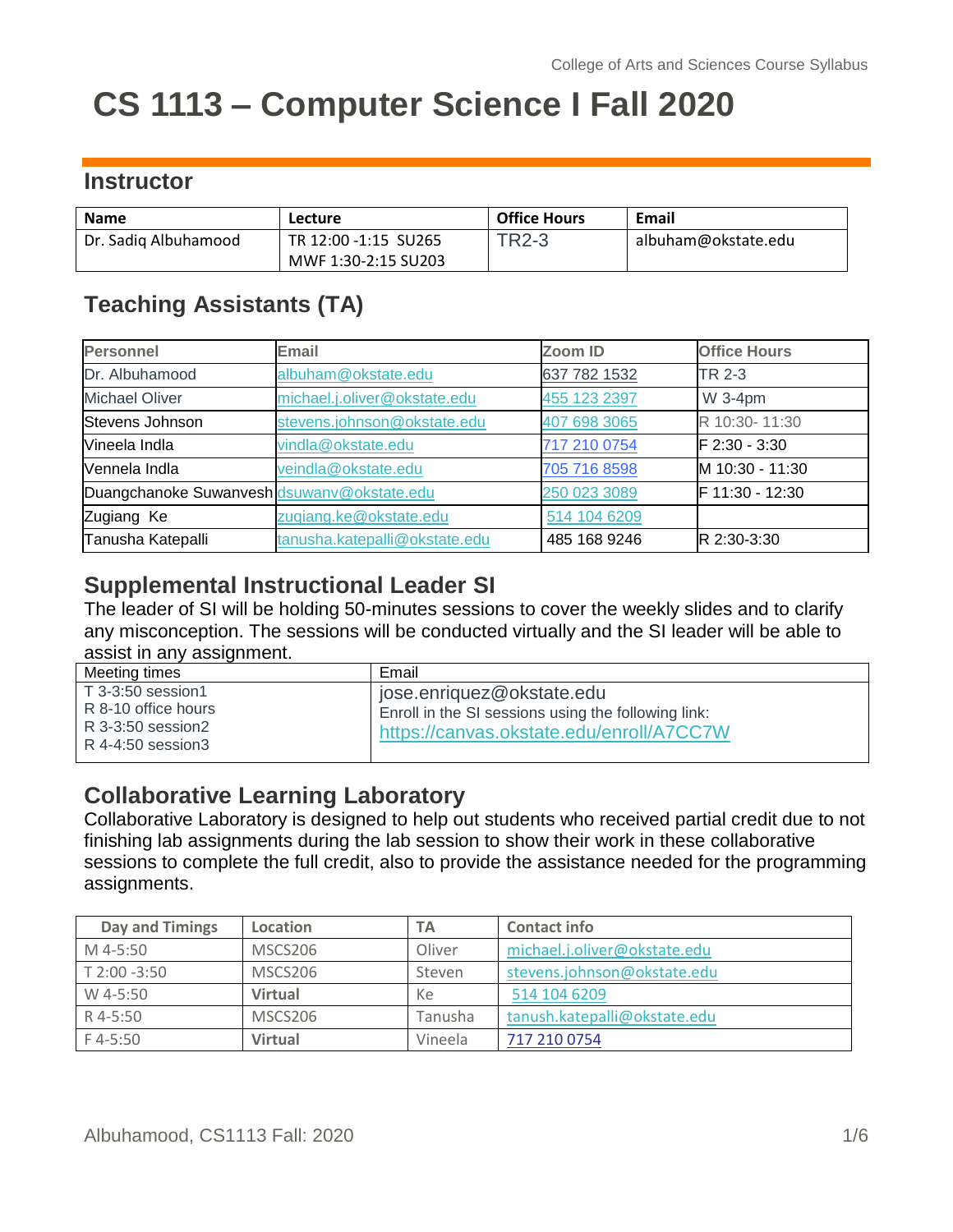## **Computer Science I**

Introduction to Java Programming language, Introduction to computer science using a blockstructured high-level computer language, including subprograms, arrays, recursion, records, and abstract data types. Principles of problem solving, debugging, documentation, and good programming practice. Elementary methods of sorting and searching. Use of operating system commands and utilities.

**Prerequisites** MATH 1513 or equivalent

## **Objectives**

Learn problem solving using computers. Learn to design, write, and debug computer programs using the Java programming language. Learn to read and understand Java code. Learn some of the basics of Unix systems. Explore design and programming methodologies including object-oriented methodologies. Learn the basics of GUI programming in Java using Swing. Topics covered (as time permits):

- Introduction to UNIX operating system utilities
- Computer problem solving
- Fundamentals of Java programming
- Data types
- Java arithmetic
- String processing
- If statements
- Loops
- Arrays and ArrayLists
- Dividing code into methods
- Reading and writing files
- Debugging techniques
- Object-oriented programming

#### **Textbook**

**Primary Text** In this particular course, an online textbook and assignment system called zyBooks will be used. Most of the assignments and programs will be covered through zyBooks and zyLabs, so it is a must to subscribe on zybooks. The following is how to subscribe:

- 1. Sign in or create an account at learn.zybooks.com
- 2. Enter zybook code: **OKSTATECS1113AlBuhamoodFall2020**
- 3. Subscribe:
	- a. Subscription cost is \$77.
	- b. Students may begin subscribing on Aug 3<sup>rd</sup>, 2020.
	- c. The cutoff to subscribe is Nov 21<sup>st</sup> 2020.
	- d. Subscriptions will last until Dec 18, 2020.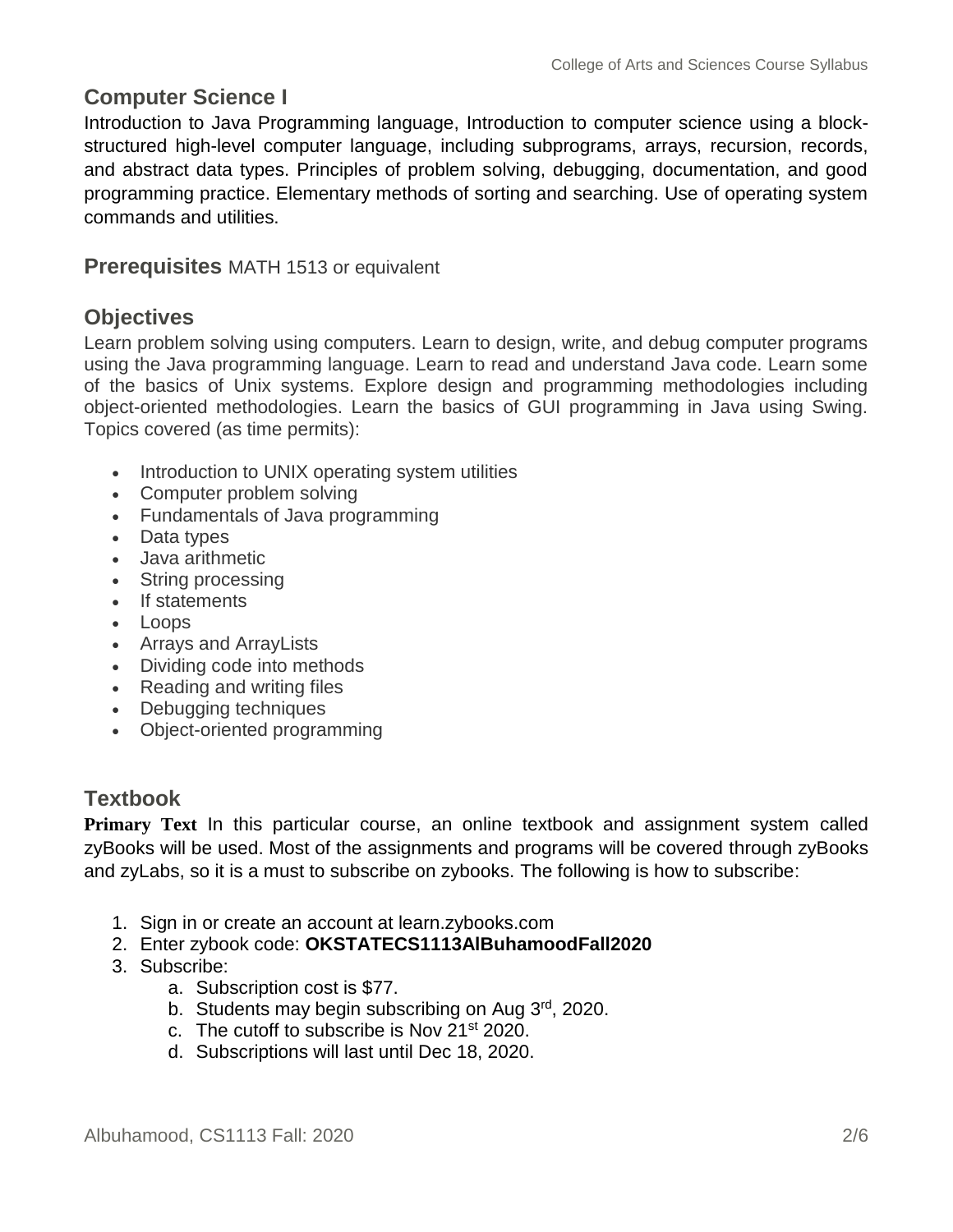**Secondary Text Resource** (Recommended): Introduction to Java Programming and Data Structures, Y. Daniel Liang

#### **Instructor Response Time**

Response time is 24-48 hours for all student inquiries. Providing grades and/or feedback for assignments will take up to 2 weeks of the assignment due date.

Your emails are important to me. To ensure that I see your email, please make sure to begin the subject line with the course number in square brackets, followed by the message subject; for example: [CS 1113] Unable to compile a source code

#### **Participation Expectations**

This class will be challenging, and require a significant amount of time. You are, after all, learning a new language. The only way to become proficient is to do a lot of it. The typical rule of thumb is that you should expect to spend 2-3 hours studying the materials. This means that in addition to viewing the lectures, you should plan to spend 6-9 hours per week on average reading the text, doing the labs, writing the assigned programs, and other studying. Some weeks may require even more time than this.

**zyBook** reading of recommended topics and participating in some activities.

**Exercises** are given on most lectures to help improve understandings and be familiar with important skills. It will be in the form of a 15-minute exercise that is open book and open notes and you are encourage to consult with a colleague in solving it.

**Quizzes** are given weekly and some will be given as traditional quiz and some will be online on Canvas. The quizzes will specifically go over points from the week's slides. The quizzes will be given in class which will be timed at 5 to 7 minutes. If an online quiz is given in class, students are required to do it using a phone or a laptop.

**Lab Assignments (Labs)** are due during the lab session. Some labs must be shown to your Teaching Assistant for grading. Some labs will be turned into a zyBook auto grader that will assign the grade. **Labs cannot be turned in late and there will be no grading outside the lab session.**

**Programming Assignments (Programs)** are to be submitted after 2 weeks of assignment on the designated folder on Canvas. Programs will be evaluated line by line and a score is going to be given based on the logic of the Program and weather the Programs runs and provide the correct output to get a full grade.

**Exams** will be three monthly exams during the semester at the normal lecture time. All of these exams will be held in the lecture hall. A handwritten sheet of notes of two sides is allowed in the exam.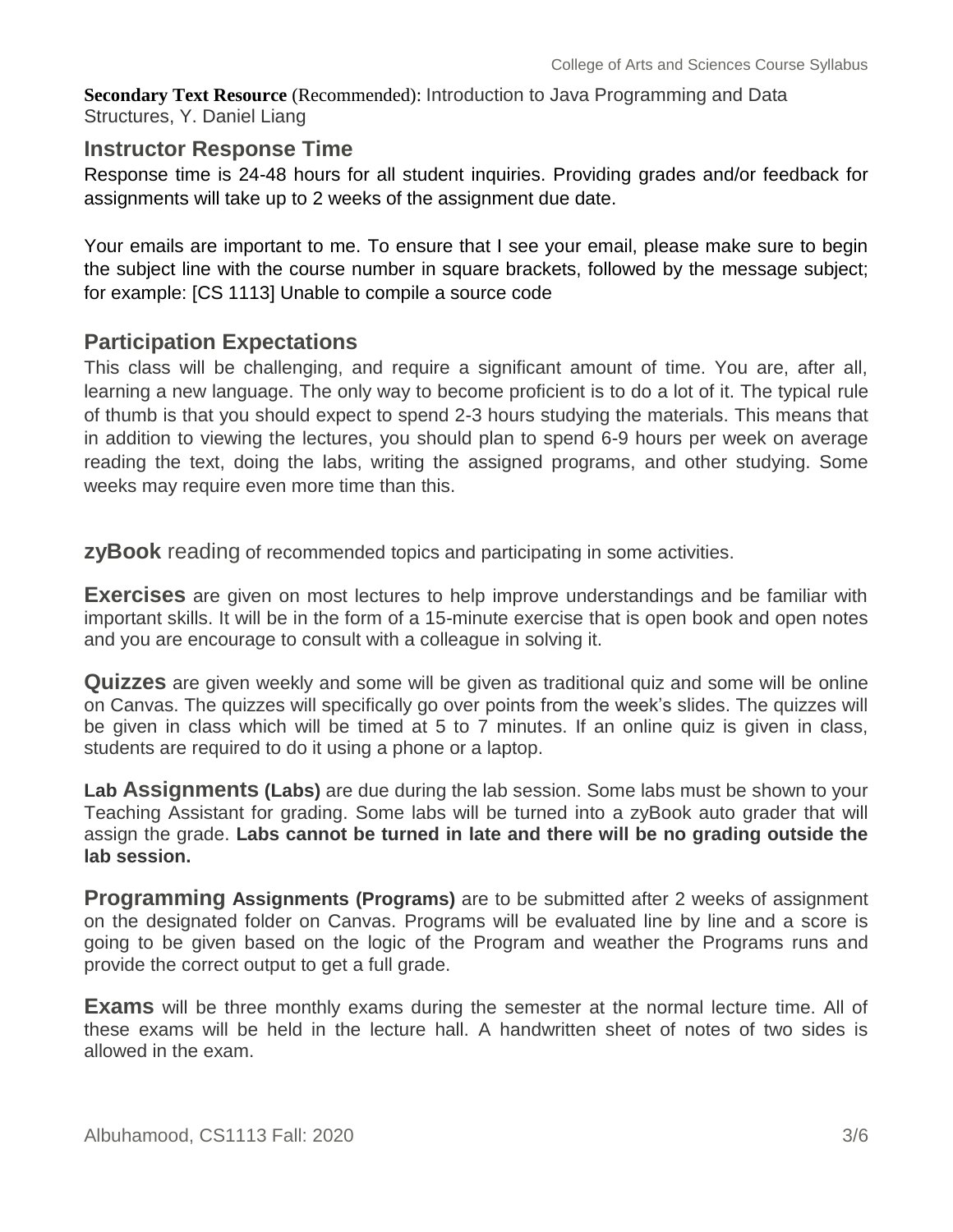# **Late work policy**

Instructor may accept assignments turned in after the due date with a penalty **(-10% per day)**. **No assignment will be accepted after one week of the due date or** after the answers are published or shown in the lecture.

## **Grading Policy**

Your grade in this course will be calculated according to the completion of the following assignments:

| <b>Assignment</b> | <b>Number</b> | <b>Points</b> | <b>Total</b> | Percentage |
|-------------------|---------------|---------------|--------------|------------|
| <b>Exercises</b>  | 13            | 3             | 39           | 4%         |
| Quizzes           | 13            | ᄀ             | 91           | 9%         |
| Labs              | 12            | 25            | 300          | 30%        |
| Programs          | 6             | 35            | 210          | 21%        |
| Exams             | 3             | 70            | 210          | 21%        |
| Final             | 1             | 150           | 150          | 15%        |
| Total             |               |               | 1000         |            |

Final grades will be assigned according to the following scale:

| Grade | <b>Points Earned</b> |
|-------|----------------------|
|       | $>= 900$             |
| B     | $800 - 899$          |
| C     | $700 - 799$          |
| נ ו   | $600 - 699$          |
| E     | <600                 |

#### **Assignment submissions**

Programs must be submitted to Dropbox on Canvas. The code will be inspected for proper style, compiled, and executed on a few test cases. Code may be submitted and passed off multiple times, as long as the Canvas late submission window is open. After the last submission date, all submitted programs will be graded. All submitted source code will be checked for plagiarism. Plagiarized assignment will receive 0.

# **Collaboration**

Discussion of concepts, ideas, and techniques is allowed. After discussion, each student must write up his/her own solution. Copying another person's work, in part or whole, is not allowed. Giving another student your work, in part or whole, is considered cheating as well. If you are unsure whether your collaboration is acceptable, speak with the instructor in advance. The internet is a great place to find out how to do things in Java, and we encourage you to use it for that purpose. However, copying a whole program or assignment, or a large chunk of one, and turning it in as your own work is cheating. Think about the purpose of an assignment. If what you are doing bypasses the purpose of the assignment, then it is probably cheating. Any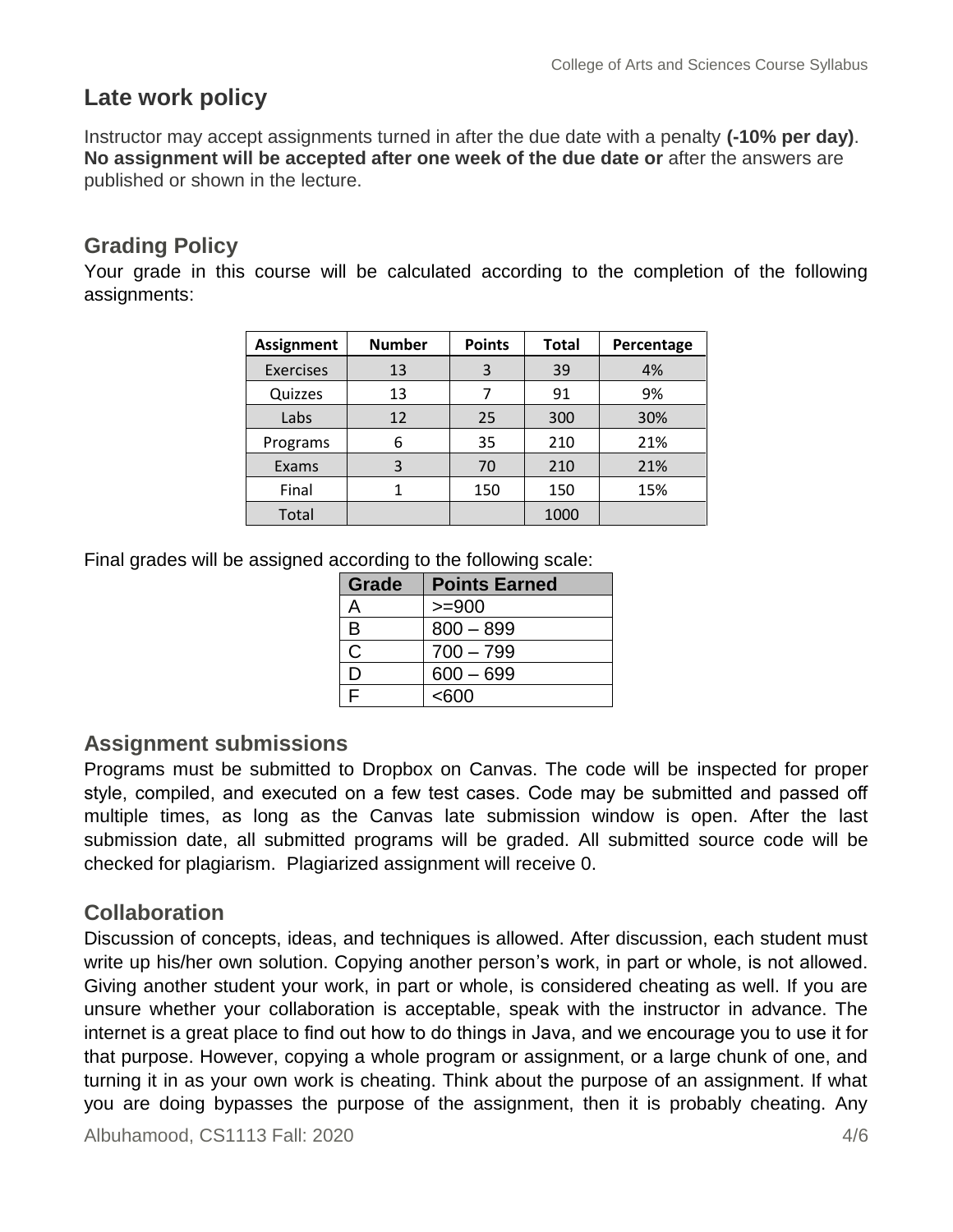violation of academic integrity would result in a undroppable grade of zero for that assignment and an additional reduction of one letter grade in the course and a report to the university administration. Major violations will result in a grade of F!.

# **Getting Help:**

There are quite a few ways to get help in this class. Here are some of them:

- Come to the office hours of the instructor or TAs.
- Visit the supplemental instruction leader sessions, reward will be giving to those who attend and ask for help.
- Free tutoring is available on campus through the Lasso center [\(https://lasso.okstate.edu/tutoring\)](https://lasso.okstate.edu/tutoring).
- You may go to any of the lab sessions and ask the TA for help about anything CS1 related, not just the labs.
- If you feel you may want study support, form a study group.
- If you find yourself getting behind, don't just drop out of the class. Instead, come in and discuss your options with the instructor or TAs. Do this early. It's hard to help you if you have missed a third of the semester's work.

## **Development Environment**

The course will use Java as the programming language. Lectures will use version 11 of Java.

- Java Development Kit (JDK), Version 11.0.1, at https://jdk.java.net/11/. Download the zip or tar.gz file for you operating system (under Builds heading).
- Netbeans [\(https://netbeans.org/\)](https://netbeans.org/) is a helpful tool that can be used to code and detect errors on early stages.

|             | Legends: E=Exercise | $Q = Q$ uiz<br>L=Lab  | P=Program          |
|-------------|---------------------|-----------------------|--------------------|
|             |                     |                       |                    |
| <b>Week</b> | <b>Reading</b>      | <b>Topics</b>         | <b>Assignments</b> |
|             | <b>Syllabus</b>     |                       |                    |
| 8/20        | zyBook 1            | Introduction to Java  | E1, L1             |
|             |                     |                       |                    |
| 8/25        | zyBook 2            | Variable /assignments | Q <sub>1</sub>     |
| 8/28        |                     |                       | E2, L2, P1         |
|             |                     |                       |                    |
| 9/1         | zyBook 3            | <b>Branches</b>       | Q2                 |
| 9/3         |                     |                       | E3, L3             |
|             |                     |                       |                    |
| 9/8         | zyBook 4            | Loops                 | Q <sub>3</sub>     |
| 9/10        |                     |                       | E4, L4, P2         |
|             |                     |                       |                    |
| 9/15        |                     | <b>Review</b>         | Q4, E5             |
| 9/17        |                     | Exam1                 | L5                 |

#### **Course Schedule**